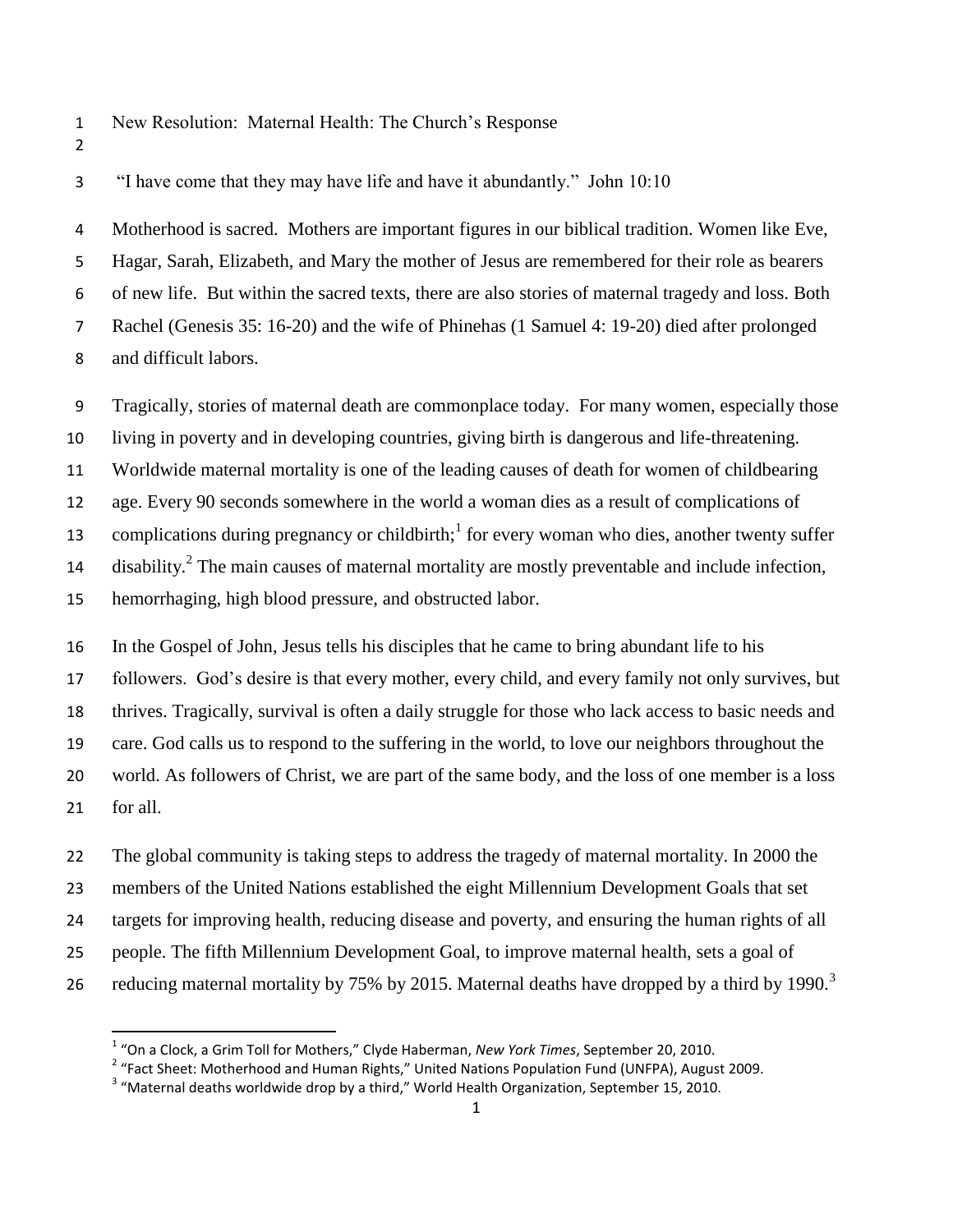While such progress is significant, increased efforts must be implemented globally in order to reach the 2015 target of 75% reduction.

 Maternal mortality is a moral tragedy. Nearly all of the more than 350,000 annual maternal 30 deaths occur in the developing world. There are many factors that contribute to this vast health inequality.

## *Health Barriers*

 In the developing world many women of child-bearing age lack access to reproductive health services such as pre-natal care, post-natal care, and family planning services. This is particularly dangerous for women who are pregnant. Often with no hospitals or clinic nearby, women customarily give birth at home in unsanitary conditions, putting the woman and her baby at risk of infection. If while in labor a woman experiences a life-threatening complication at home, she may not be able to reach emergency care in time. Situations like these could be prevented if women had access to health information and medical care.

Unintended pregnancy is also a health concern. Globally, more than 200 million women would

like to avoid or delay pregnancy but lack access to modern contraceptive services, resulting in

42 millions of unintended pregnancies every year.<sup>5</sup> Supply shortages, lack of education,

misinformation, and cultural barriers all contribute to this unmet need. Without access to

contraceptives, women are unable to determine the timing and spacing of their children. This is

of particular concern to women who have had children within the last two years, whose bodies

may not have fully recovered, and HIV positive women whose immunity is compromised.

One of the key health interventions for reducing both maternal and infant mortality is birth

spacing. When a woman spaces her pregnancies at least three years apart, she is more likely to

49 have a healthy delivery, and her children are more likely to survive infancy.<sup>6</sup> If a woman

becomes pregnant too soon after giving birth, her body does not have time to recover, and her

 4 "Fact Sheet: Goal 5: Improve Maternal Health," United Nations Department of Public Information," September 2010.

<sup>&</sup>lt;sup>5</sup> "A Global Need for Family Planning," UNFPA, 2007.

<sup>&</sup>lt;sup>6</sup> "Healthier Mothers and Children Through Birth Spacing," USAID, June 2006.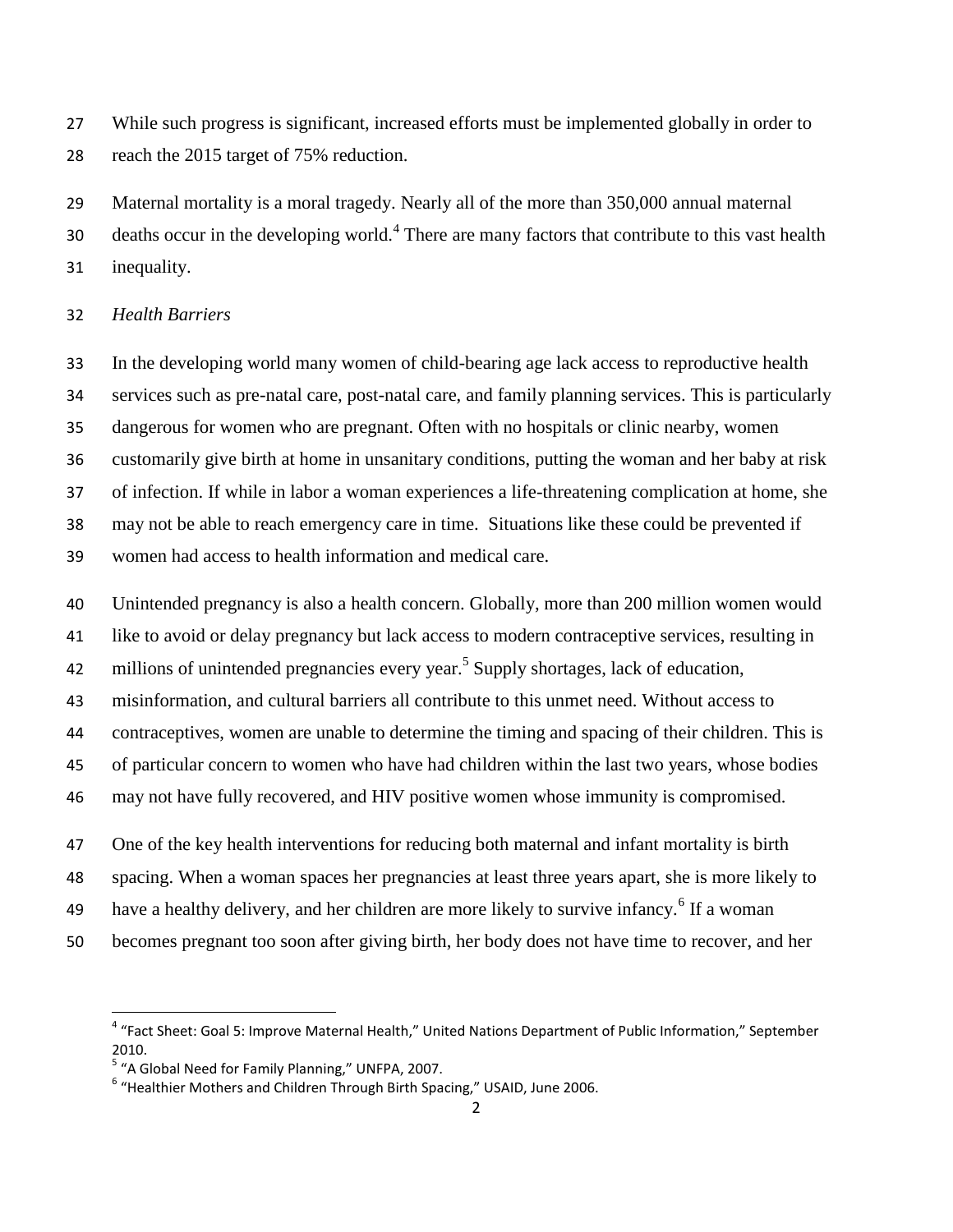risk for complications increases. In order to space her pregnancies in the healthiest manner,

women must have access to safe, modern family planning services.

 Providing family planning services to a woman is inexpensive, costing approximately \$2 a year, but the direct and indirect benefits of women planning their families are priceless and countless: smaller family size, better health for both children and mother, less economic burden on the family, and women's continued economic contribution to the greater community. By meeting all the unmet need for family planning, maternal mortality rates would drop by a third, and the need 58 for abortion would be reduced significantly.<sup>7</sup> Furthermore, the use of condoms reduces the **risk of infection for HIV and other sexually-transmitted infections (STIs). In particular, access to female condoms is crucial for empowering women to initiate their own protection against these infections.**

## *Cultural barriers*

 $\overline{a}$ 

 In many parts of the world, having a large family is a sign of honor. For men, having many children, especially boys, is a showcase of their masculinity and virility. Men who expect their wives to bear many children may not consider or support healthy birth spacing or family planning.

 The expectation to birth many children comes not only from the husband, but also from other family members, particularly the mother-in-law. In some areas of the developing world, it is the mother-in-law who makes decisions regarding the use of contraceptives. Oftentimes such societal and familial pressures come into conflict with a woman's health and her own personal desires regarding her fertility.

 Marrying age also has an impact on maternal health. The practice of child marriage is prevalent in many cultures, and girls marry and begin giving birth in their early adolescence. If these young women are not practicing family planning, they may have multiple children even before their twentieth birthday. Young women who have not yet fully developed physically at the time

*Family Planning Saves Lives*, Population Reference Bureau, 2009.